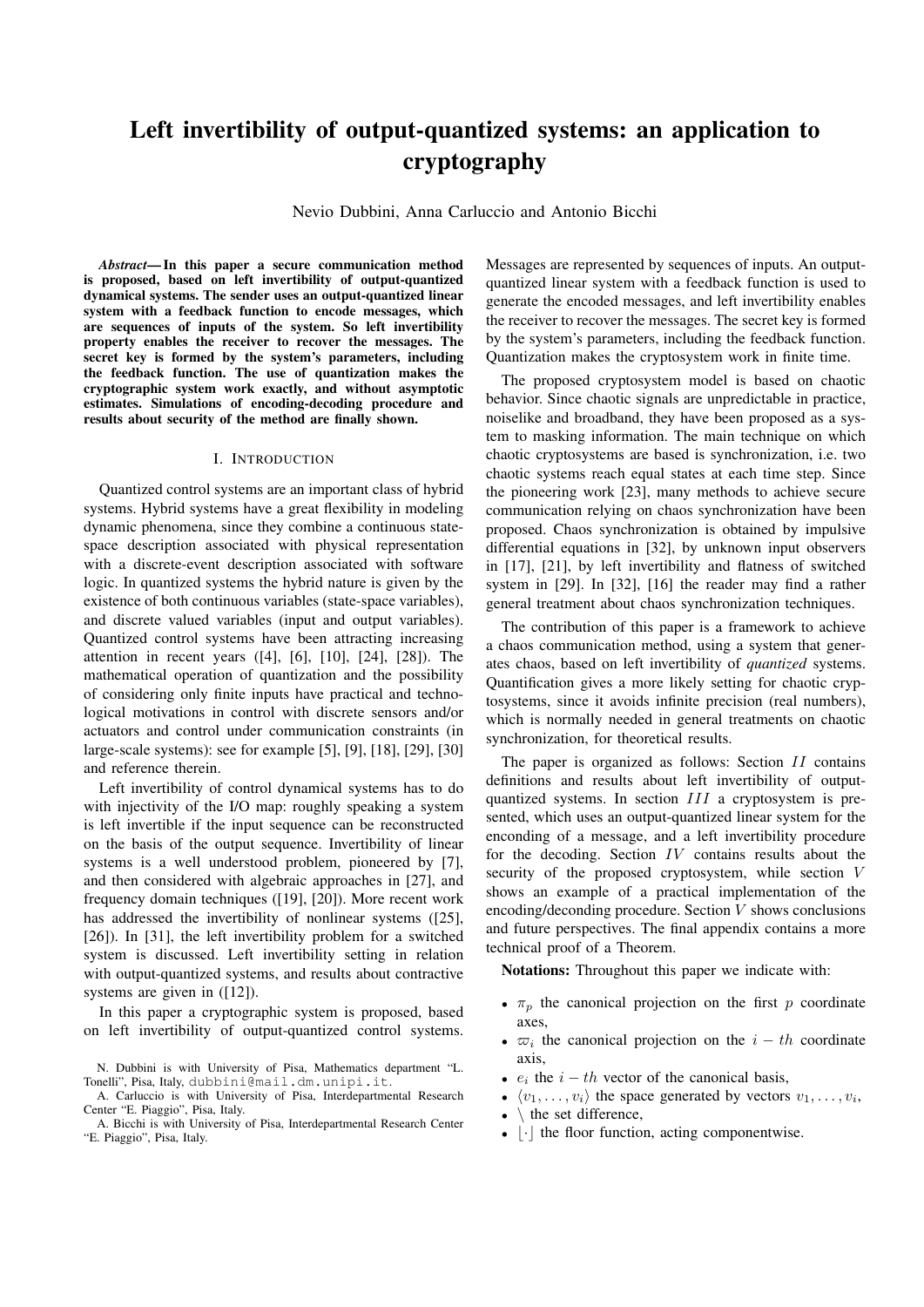### II. BACKGROUND: LEFT INVERTIBILITY AND LEFT D-INVERTIBILITY

*Definition 1:* The uniform partition of rate  $\delta$  of  $\mathbb{R}^p$  is  $\mathcal{P} = \{ \mathcal{P}_i \} = \{ [i_1 \delta, (i_1 + 1) \delta] \times \ldots \times [i_p \delta, (i_p + 1) \delta] \},$ where  $i = i_1, \ldots, i_p \in \mathbb{Z}^p$ .  $\diamondsuit$ 

*Definition 2:* The map  $q_p : \mathbb{R}^p \to \mathbb{Z}^p$  such that  $q_p(x) =$  $i \Leftrightarrow x \in \mathcal{P}_i$  will be referred as to the quantizer induced by the uniform partition  $P \sim \Diamond$ 

With regards to left invertibility results in this paper we consider discrete-time systems of the form

$$
\begin{cases}\nx(k+1) = Ax(k) + Bu(k) \\
y(k) = q_{\mathcal{P}}(Cx(k))\n\end{cases} (1)
$$

where  $x(k) \in \mathbb{R}^d$  is the state,  $y(k) \in \mathbb{Z}^p$  is the output, and  $u(k) \in U \subset \mathbb{R}^m$  is the input. We assume that U is a finite set of cardinality n.  $A, B, C$  are matrices of appropriate dimensions. Without loss of generality, with a change of bases, in the system (1) we can suppose  $\delta = 1$ ,  $C = \pi_p$ . Therefore only output–quantized linear systems of the following form are considered:

$$
\begin{cases}\nx(k+1) = Ax(k) + Bu(k) \\
y(k) = \lfloor \pi_p x(k) \rfloor.\n\end{cases} \tag{2}
$$

**Notations:**  $H_{k_1}^{k_2}(x(0), u(1), \ldots, u(k_2))$  will denote the sequence of outputs  $(y(k_1), \ldots, y(k_2))$  generated by the system (2) with initial condition  $x(0)$  and inputs  $(u(1),\ldots,u(k_2))\ldotp\Diamond$ 

*Definition 3:* A pair of input strings  $\{u(i)\}_{i \in \mathbb{N}}$ ,  $\{u'(i)\}_{i \in \mathbb{N}}$ is uniformly distinguishable in  $k$  steps, if there exists  $l$  such that  $\forall x(0), x'(0) \in \mathbb{R}^d$  and  $\forall m > l$  the following holds:

$$
u(m) \neq u'(m)
$$
  
\n
$$
\Downarrow
$$
  
\n
$$
H_m^{m+k}(x(0), u(1), \dots, u(m+k)) \neq
$$
  
\n
$$
\neq H_m^{m+k}(x'(0), u'(1), \dots, u'(m+k)).
$$
\n(3)

Outputs  $y(i)$  are referred to the system with initial condition  $x(0)$  and inputs  $u(i)$ , while outputs  $y'(i)$  are referred to the system with initial condition  $x'(0)$  and inputs  $u'(i)$ . k is called the distinguishability time.  $\diamondsuit$ 

*Definition 4:* A system of type (2) is uniformly left invertible (ULI) in  $k$  steps if every pair of distinct input sequences is uniformly distinguishable in  $k$  steps after a finite time  $l$ , where k and l are constant.  $\diamondsuit$ 

For a ULI system, it is possible to recover the input string until instant m observing the output string until instant  $m+k$ . A simple trick shows left invertibility properties in a different perspective: roughly speaking a system is left invertible if the state exits a particular "diagonal" set.

*Definition 5:* The quantization-diagonal set relative to the system (2) is

$$
Q = \bigcup \underbrace{\left\{ [i_1, i_1 + 1[ \times \dots [i_p, i_p + 1[ \times \langle e_{p+1}, \dots, e_d \rangle \right]}_{\subset \langle e_1, \dots, e_d \rangle} \times \right\}}_{\subseteq \langle e_1, \dots, e_d \rangle}
$$

$$
\times \underbrace{\left\{ [i_1, i_1 + 1[ \times \dots [i_p, i_p + 1[ \times \langle e_{d+p+1}, \dots, e_{2d} \rangle \right\}}_{\subset \langle e_{d+1}, \dots, e_{2d} \rangle} \subset \mathbb{R}^{2d},
$$

where the union is taken over  $i_1, \ldots, i_p \in \mathbb{Z}$ .  $\diamondsuit$ 

In other words, Q contains all pairs of states that are in the same element of the partition  $P$ , and to address left invertibility, from the point of view of the quantizationdiagonal set, we are interested in studying the following system on  $\mathbb{R}^{2d}$ .

*Definition 6:* The doubled system relative to the system (2) is

$$
X(k+1) = \left[ \begin{array}{c} Ax(k) + Bu(k) \\ Ax'(k) + Bu'(k) \end{array} \right]
$$
 (4)

where  $X(k) = \begin{pmatrix} x(k) \\ -x(k) \end{pmatrix}$  $x'(k)$  $\Big\}\in\mathbb{R}^{2d};\ \ U(k)=\left(\begin{array}{c} u(k)\ u(k)\end{array}\right)$  $u'(k)$  ∈  $U \times U.$ 

If it is possible to find an initial state in  $Q$  and an appropriate choice of the strings  $\{u(k)\}, \{u'(k)\}\$  such that the orbit of  $(4)$  remains in  $Q$ , it means that the two strings of inputs give rise to the same output for the system (2). Conditions ensuring that the state is outside  $Q$  for some  $k$ will be sought to guarantee left invertibility.

*Definition 7:* The difference system associated with the system (2) is

$$
z(k+1) = Az(k) + Bv(k)
$$
 (5)

where  $z(k) \in \mathbb{R}^d$ ,  $v(k) \in \mathcal{Z} = \mathcal{U} - \mathcal{U} = \{u - u' : u \in$  $\mathcal{U}, u' \in \mathcal{U}\}\mathcal{U}$ .  $\diamondsuit$ 

*Remark 1:* The difference system represents at any instant the difference between the two states  $z(k) = x(k) - x'(k)$ when the input symbols  $u(k) - u'(k) = v(k)$  are performed. Let  $S = (]-1, 1[$  $)^p \times \langle e_{p+1}, \ldots, e_d \rangle$ . We are interested in understanding the conditions under which

$$
\{z(k)\}\ \cap\ \mathcal{S}=\emptyset.
$$

Indeed, this implies that  $y(k) \neq y'(k)$ . The converse is obviously not true.  $\diamondsuit$ 

**Notations:**  $D_{k_1}^{k_2}(z(0), v(1), \ldots, v(k_2))$  will denote the sequence  $(\pi_p z(k_1), \ldots, \pi_p z(k_2))$  generated by the system (5) with initial condition  $z(0)$  and inputs  $(v(1), \ldots, v(k_2))$ .  $\diamondsuit$ 

*Definition 8:* A pair of input strings  $\{u(i)\}_{i \in \mathbb{N}}$ ,  $\{u'(i)\}_{i \in \mathbb{N}}$ is uniformly D-distinguishable in k steps if there exists  $l \in \mathbb{N}$ such that  $\forall x(0), x'(0) \in \mathbb{R}^d$  and  $\forall m > l$  the following holds:

$$
v(m) \neq 0 \Rightarrow
$$
  

$$
D_m^{m+k}(z(0), v(1), \dots, v(m+k)) \notin \underbrace{[-1, 1[^p \times \dots \times ]-1, 1[^p}_{k+1 \ times}]
$$

where  $z(0) = x(0) - x'(0)$  and  $v(i) = u(i) - u'(i)$ . k is called the distinguishability time.  $\diamondsuit$ 

*Definition 9:* A system of type (2) is uniformly left Dinvertible (ULDI) in  $k$  steps if every pair of distinct input sequences is uniformly D-distinguishable in  $k$  steps after a finite time l, where k and l are constant.  $\diamondsuit$ 

Left D-left invertibility implies left invertibility, but the viceversa is not true in general (see [13]). The (first) key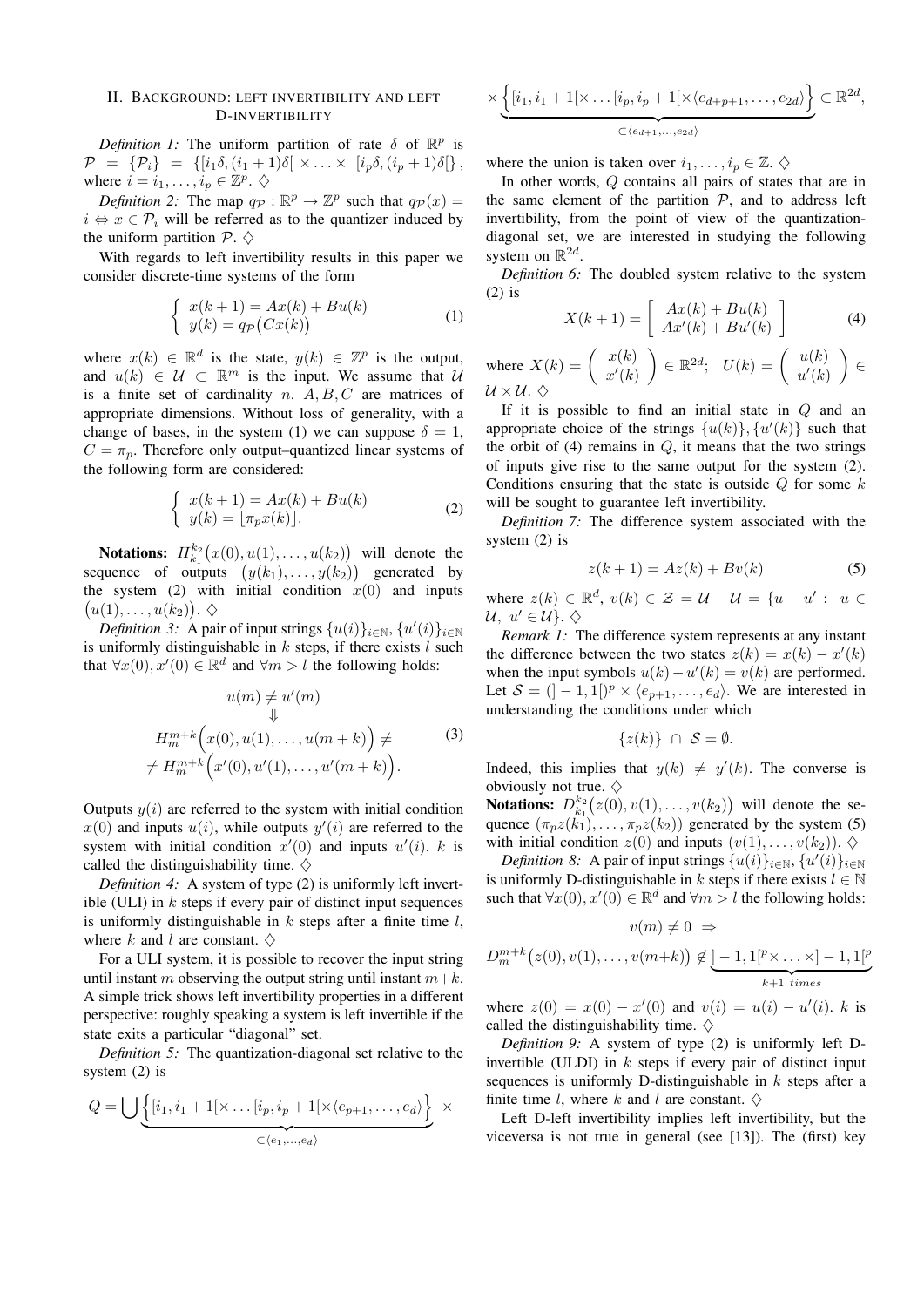point dealing with the introduction of left D-invertibility is the fact that there exists an algorithmic procedure to check it. Precisely it holds:

- *Theorem 1:* [13] Consider the system (2) and suppose that
- if  $\lambda$  is an eigenvalue of the matrix A, then  $|\lambda| \neq 1$ ;
- A does not have an eigenvector in  $\langle e_{p+1}, \ldots, e_d \rangle$ .

Then, there exists an algorithmic procedure to check left Dinvertibility and find out the invertibility time.  $\diamondsuit$ 

# III. CHAOS COMMUNICATION METHOD USING UNIFORM LEFT INVERTIBILITY

In this section a cryptosystem is presented, with symmetric key, based on of left invertibility of output-quantized linear systems. The encoding of this communication method uses such a system (see figure 1), where inputs are divided in known and unknown. The known inputs are obtained by a feedback function of the system's parameters and the unknown inputs are arbitrary sequences of symbols in a finite alphabet. Therefore the plaintext, i.e. the information to be transmitted, is the unknown input sequence, and the ciphertext, which has to be transmitted on a unsafe channel, is the output sequence. The decoding is performed by a left inversion algorithm. The secret key is made of the system's parameters, his invertibility time and the feedback function. Our encoding strategy is performed by the following system:

$$
\begin{cases}\nx(k+1) = Ax(k) + Bu(k) + Nv(k) \\
y(k) = q_P[Cx(k)]\n\end{cases}
$$
\n(6)

where  $u(k) \in \mathcal{U}$  ( $\sharp \mathcal{U} < \infty$ , where  $\sharp$  denotes the cardinality) is the unknown input,  $v(k) \in V$  is the known input,  $y(k) \in \mathbb{Z}^p$ is the output,  $A$ ,  $B$ ,  $N$ ,  $C$  are matrices with appropriate dimensions. The known input signal  $v(k)$  is generated by a function f, whose arguments are the system's parameters (they can be  $A, B, C, N, k, y$ , but not necessarily all).

The decoding scheme (see figure 1) is obtained by an inversion algorithm based on ULDI. The information signal is reconstructed by left D-invertibility, assuming that the system (6) satisfies the hypotheses of Theorems 1.

*Remark 2:* It's important to recall that ULDI of outputquantized linear systems is algorithmically checkable. But another fundamental fact is that ULDI is not affected by the introduction of known inputs: indeed the reader can easily check that systems (2) and (6) give rise to the same difference system.  $\diamondsuit$ 

Before getting into details of the inversion algorithm, it might be useful to highlight the relation between ULDI and ULI of systems of type (6): they are indeed equivalent for a full measure set.

*Theorem 2:* Consider the system (6), and suppose  $B, C, N, \mathcal{U}, \mathcal{P}$  fixed. Define  $\mathbb{S}_D$  to be the set of matrices  $A \in \mathbb{R}^{d \times d}$  such that the system (6) is uniformly left Dinvertible. Define S to be the set of matrices  $A \in \mathbb{R}^{d \times d}$  such that the system (6) is uniformly left invertible. Then  $\mathcal{S} \setminus \mathcal{S}_D$ has Lebesgue measure zero in  $\mathbb{R}^{d \times d}$ . Here \ denotes the set difference.

### *Proof:* See appendix.  $\diamondsuit$

We now describe the left inversion algorithm. It assumes the *a priori* knowledge of the invertibility time of the system (6), which is denoted with  $inv_time$ . It is worth noting that Theorem 1 provide an algorithmic procedure to check left D-invertibility and find out the invertibility time of the system (6).

*Definition 10:* A convex polytope in  $\mathbb{R}^d$  is a set that can be described as

$$
\{x \in \mathbb{R}^d : \ Mx \le K\},\
$$

where  $M \in \mathbb{R}^{m \times d}$ ,  $K \in \mathbb{R}^{1 \times m}$ , and  $\leq$  is intended to act componentwise.  $\diamondsuit$ 

Note that a polytope can be empty or unbounded. For a general reference on convex polytopes see [14].

Given the sequence of outputs  $\{y(k)\}_{k\in\mathbb{N}}$ , the algorithm recovers the input symbol  $u(k)$  reading the outputs  $((y(k), \ldots, y(k + inv_time)).$  The following are the main steps of the algorithm.

1) For every  $i = k, \ldots, k + inv_time$ , compute the polytope  $P(i)$  that contains the states that give rise to the output  $y(i)$ :

$$
P(i) = [y_1(i), y_1(i) + 1 \left[ \times \ldots \times [y_p(i), y_p(i) + 1 \right] \times \times \langle e_{p+1}, \ldots, e_d \rangle;
$$

where  $p$  is the dimension of the output.

2) For  $i = k, \ldots, k + inv_time$ , compute the polytopes  $\mathcal{R}(i)$  representing the possible reached states compatible with the observed outputs. This is done iteratively, at each step computing the image of  $\mathcal{R}(i)$ under the dynamics of the system (6) given by every  $u \in U$ , and successively intersecting with the polytope  $P(i + 1)$ , that represents the observed output:

$$
\mathcal{R}(k) = P(k)
$$

$$
\mathcal{R}(i+1) = \left[\cup_{u \in \mathcal{U}} A(\mathcal{R}(i)) + Bu + Nv(i)\right] \bigcap P(i+1).
$$

3) Since the system is left invertbile in time  $inv_time$ , all input strings that generates the polytopes  $\mathcal{R}(inv\_time)$ begins with the same input symbols, i.e. the input  $u(k)$ is recovered.

### IV. SECURITY CONSIDERATIONS

In this section we give some results about the security of the proposed communication method. A fundamental issue for the validation of a cryptographic system is the cryptanalysis, that is the study of cryptographic schemes in order to reveal their possible weakness. An essential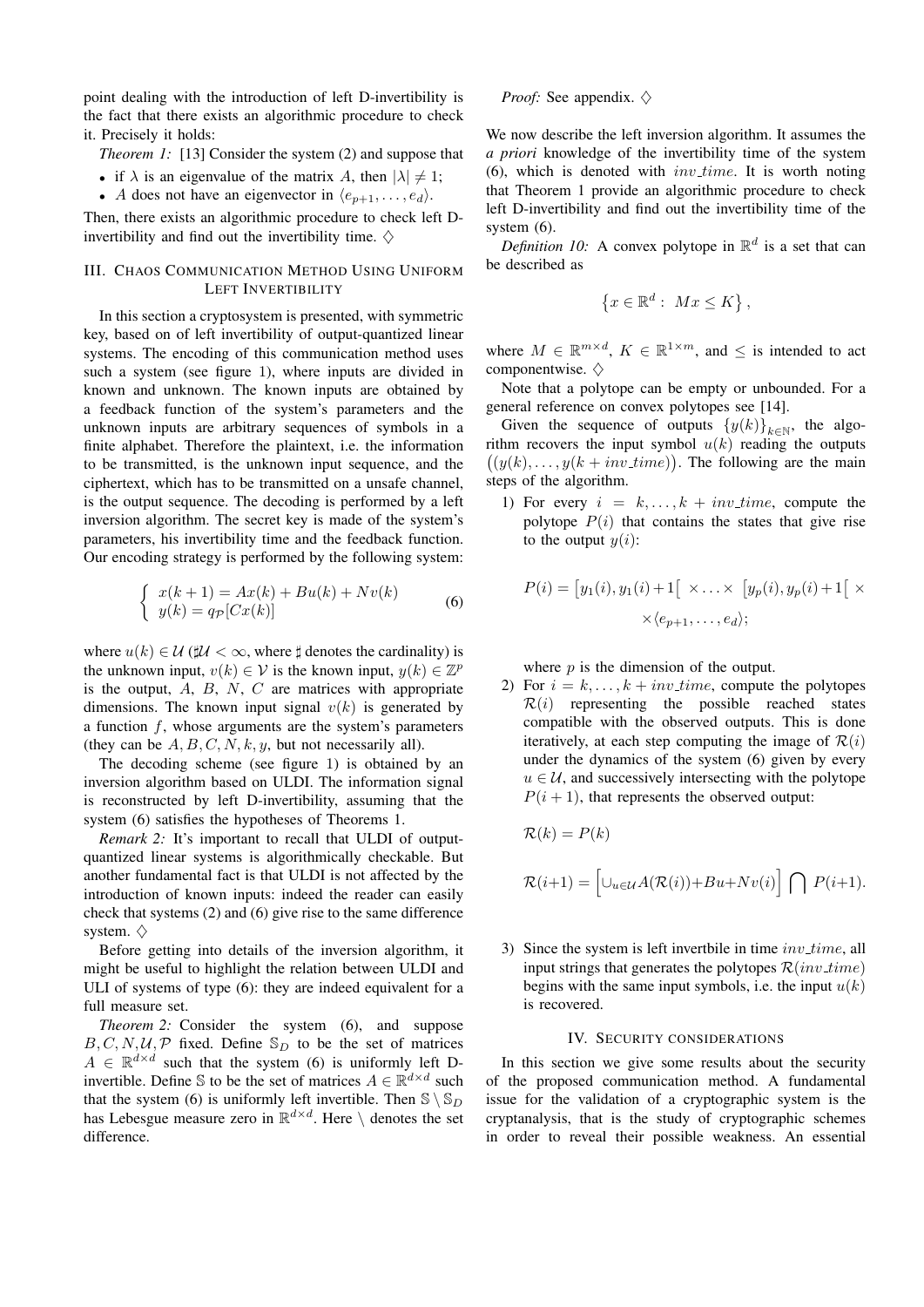

Fig. 1. Communication method based on left invertibility of outputquantized systems proposed in this paper.

hypothesis in cryptanalysis ([11]) is that every detail about the cryptographic system must be known, except the secret key, on which the security of the cryptosystem should be entirely based. Far from being a complete analysis this section provides indications about the choice of the secret key, and shows that, once assigned a plaintext and a ciphertext of arbitrary length, there are *infinite* choices of the secret key parameters that realizes the coupling, of which only *one* represents the secret key.

Consider for example the brute force attack and the known-plaintext attack. Brute force attack consists essentially in trying exhaustively every possible parameter value in the parameter space of the secret key. In the known-plaintext attack instead the eavesdropper is supposed to know both the plaintext and the ciphertext: in our setting a finite number of pair of (finite) sequences  $\{u(k), y(k)\}\$ is supposed to be known. The following Theorem 3 shows that both in brute force and in known-plaintext attack the eavesdropper cannot identify the system's parameters, since in any case it remains an ambiguity given by an infinite number of possibilities.

*Theorem 3:* Consider the system (6), and fix any pair of sequences  $\{v(k), y(k)\}_{k=1}^T$ , for  $T \in \mathbb{N}$ . Then there exists an infinite number of choices of the matrices  $A<sub>x</sub>B, C, N$ and the function f such that the pair  $\{v(k), y(k)\}_{k=1}^T$  is an input/output pair.

*Proof:* We describe two possible strategies in such a way that there exists an infinite number of choices of parameters of the system (6) that realizes  $\{v(k), y(k)\}_{k=1}^T$  as an input/output pair. It is clearly sufficient to prove the theorem.

1) Suppose that the matrices  $A, B, C, N$  are fixed (though they are unknown parameters of the secret key). Then define a function

$$
f = f(A, B, C, N, y)
$$

such that

$$
y(i) \neq y(j) \quad \forall \ i, j = 1, \dots, T, \ i \neq j.
$$

This can be done for instance in the following way: consider the image of any element of the partition  $P$ under the map

$$
F: x \mapsto \bigcup_{u \in \mathcal{U}} Ax + Bu + Nf(y),
$$

and choose f such that

$$
x \in \mathcal{P}_i \Rightarrow F(x) \notin \mathcal{P}_i.
$$

Note that such an  $f$  can be defined in an infinite number of ways.

2) Choose  $f = f(y(k), k)$ . Clearly there is an infinite number of choices of  $f$ , thanks to the time-dependence, that realizes any input/output pair.  $\diamondsuit$ 

Another issue concerning the security of the proposed cryptographic system is the choice of the secret key, which is formed by the matrices  $A, B, N, C$ , the partition  $P$ , the alphabet  $U$ , and the feedback function f in the system (6). A fundamental requirement of the cryptosystem is the chaotic behavior of the system (6). The reader can see how many properties of chaotic systems have counterparts in cryptographic systems in the introduction of [2]). For reasons of space we cannot go into further details on this topic, and future investigation will be directed to a precise characterization of the system's parameters that influence the dynamics (i.e. the matrices  $A, B, C, N$  and the feedback function f) to have chaotic behavior, and in particular to obtain positive Lyapunov exponents and the mixing property. Here we just observe that the fundamental ingredient for chaos is the feedback function  $f$ , which gives the nonlinearity of the system (without which chaos is not possible). For a survey on chaos theory, and many examples of chaotic maps, see for example [1].

### V. AN EXAMPLE

In order to evaluate the performance of the proposed communication method, a simulation experiment is carried out to serve as an example. We can consider the system:

$$
\begin{cases}\nx(k+1) = \frac{1}{2}x(k) + \pi u(k) + \sqrt{71}v(k) \\
y(k) = \lfloor x(k) \rfloor\n\end{cases}
$$
\n(7)

Moreover, let  $\mathcal{U} = \{0, 1\}$  be the inputs alphabet and define

$$
f(k, y(k)) = 110 \sin k \cdot \sin y(k) \cdot \sin y(k-1) \cdot \sin y(k-2) \cdot \sin y(k-3)
$$

to be the feedback function. We can observe, besides, that  $($  $\sharp$  denotes the cardinality)

$$
\forall u, u' \in \mathcal{U}, \qquad |u - u'| > \frac{|a| + 1}{\sharp \mathcal{U}}
$$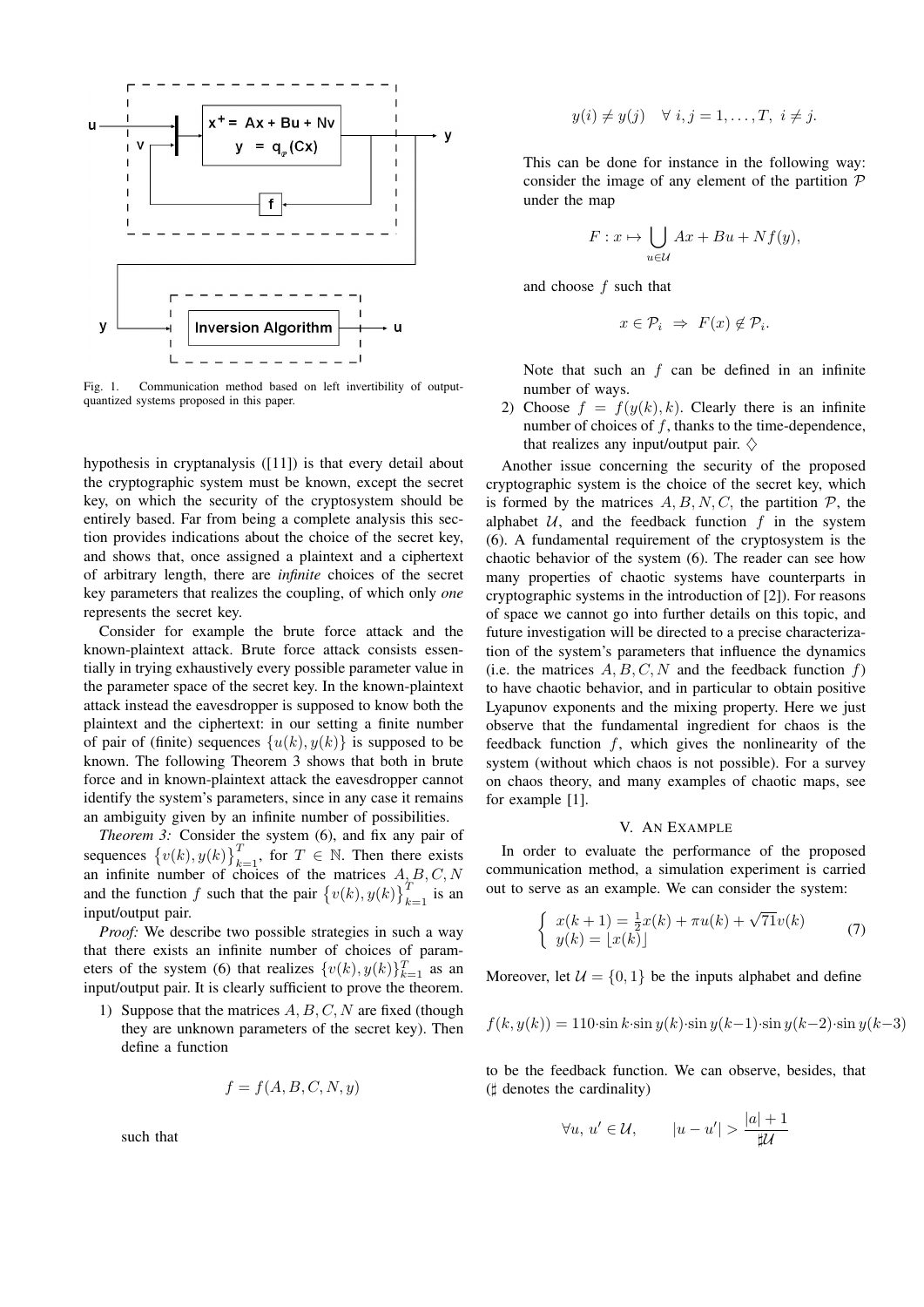

Fig. 2. Simulation of the cryptosystem (7) (a) information signal  $u(k)$ (plaintext), (b) transmitted signal  $y(k)$  (ciphertext), (c) recovered signal, (d) difference between the plaintext and the recovered signal: the signal is recovered exactly.

# so (7) is ULDI and has invertibility time equal to one ([13]). Therefore, if the information signal is

# v = [1 1 1 1 0 0 0 1 1 1 0 1 1 1 1 1 0 0 0 0 0 1 0 1 0 1 0 1 0 1 1 1 0 0 0 0 1 0 1 0 0 1 1 1 1 1 0 0 0 0 1]

as shown in figure 2 (a), then the encoded signal is shown in figure 2 (b), and the recovered signal is shown in figure 2 (c). The (null) error is shown in figure 2 (d) (the implementation of the algorithm can be found in [8]).

# VI. CONCLUSIONS

In this paper a secure communication method based on left invertibility of output-quantized linear system, with finite inputs, is presented. Plaintext is represented by sequences of inputs on a finite alphabet. The ciphertext is the output of a quantized linear system with a feedback function and a left invertibility algorithm allows the recovery of the message. The secret key is formed by the system's parameters, including the feedback function.

We emphasize two main advantages of the proposed cryptographic system. First, the use of quantization is more realistic when digital data transmission is used, and makes the cryptosystem reproduce the plaintext exactly in finite time. Secondly, the feedback function adds an *infinitedimensional* degree of freedom in the secret key, which is a distinct advantage with respect to methods where guessing a finite, albeit large, number of parameters would allow an eavesdropper to break the code.

Notwithstanding the apparent advantages, a quantitative assessment of the vulnerability of the proposed cryptographic system in the face of specific threat models is missing at this point, and will be the subject of further investigations.

### APPENDIX

### Proof of Theorem 2

*Definition 11:* Indicate with  $\mathbb{Q}[\zeta_1, \ldots, \zeta_N]$  the ring of polynomials in the variables  $\zeta_i$  with coefficients in  $\mathbb Q$ . The set of numbers  $\alpha_1, \ldots, \alpha_N \in \mathbb{C}$  is said to be algebraically independent if

$$
0 \neq p(\zeta_1, \ldots, \zeta_N) \in \mathbb{Q}[\zeta_1, \ldots, \zeta_N] \Rightarrow p(\alpha_1, \ldots, \alpha_N) \neq 0. \diamondsuit
$$

We will show that, if in the output-quantized system (6) the set of elements of the matrix  $A$  is algebraically independent, then the system is uniformly left D-invertible if and only if it is uniformly left invertible. This implies that  $\mathbb{S} \setminus \mathbb{S}_D$  has Lebesgue measure zero in  $\mathbb{R}^{d \times d}$  for every  $B, C, N, U, P$ : this implication is proved final part of the proof.

Let us parametrize the possible pairs of states  $(x, x') \in$  $\mathbb{R}^{2d}$  such that  $x' - x \in \mathcal{S}$  with the set

$$
I = \left\{ (t_1, \ldots, t_d, t_1 + s_1, \ldots, t_p + s_p, t_{d+p+1}, \ldots, t_{2d})
$$
  
such that  $t_i, \in \mathbb{R}, s_k \in ]-1,1[$ .

Moreover we define the 2-dimensional plane  $P_i$  to be

$$
P_i = \{ X \in \mathbb{R}^{2d} : \ \varpi_j X = 0, \ \ j \neq i, i + d \},
$$

i.e.  $P_i$  is the 2-dimensional plane generated by the  $i - th$ and the  $i + d - th$  component of vectors in  $\mathbb{R}^{2d}$ . If  $X =$  $(t_1, \ldots, t_d, t_1 + s_1, \ldots, t_p + s_p, t_{d+p+1}, \ldots, t_{2d}) \in I$ , for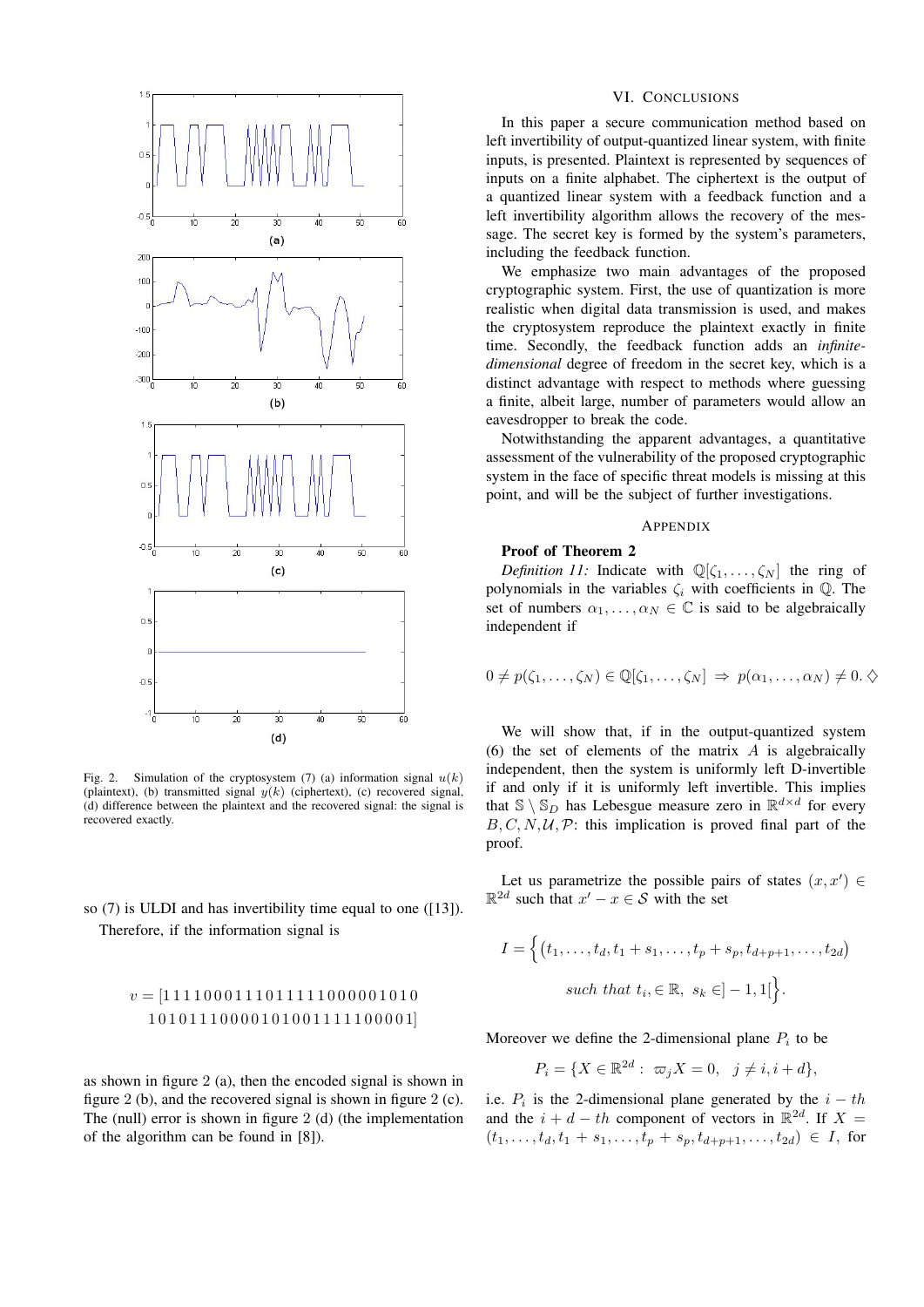$i = 1, \ldots, p$ , define  $d_i(X)$  to be the distance, measured along the line

$$
\{t_1, \ldots, \underbrace{\tau_i}_{varies}, \ldots, t_d, t_1 + s_1, \ldots
$$
  

$$
\ldots, \underbrace{\tau_i}_{varies}, \dots, t_p + s_p, t_{d+p+1}, \ldots, t_{2d} : \tau_i \in \mathbb{R}\}
$$

from the set  $\Omega_i$  obtained by the union of the  $i - th$  and  $i + d - th$  coordinate axes.

We provide conditions such that  $\forall \epsilon > 0, \forall m \in \mathbb{N}$ ,  $\forall s_1, \ldots, s_p \in ]-1,1[$ , there exists  $t_1, \ldots, t_d \in \mathbb{R}$  such that, if  $\{X(j)\}_{j=0}^m$  is the orbit of the 2d-dimensional system with  $X(0) = (t_1, \ldots, t_d, t_1 + s_1, \ldots, t_p + s_p, \tilde{t}_{p+1}, \ldots, \tilde{t}_d)$ , then the following holds

$$
frac\Big(d_i(X(j)\Big)<\epsilon,\qquad\qquad(8)
$$

for every  $i = 1, \ldots, p$ ,  $j = 1, \ldots, m$ . Here  $frac(\cdot)$  denotes the fractional part, acting componentwise. If conditions (8) are satisfied, the system is not uniformly left invertible (see [13]). These conditions will be verified by a full measure set. Consider the set

$$
\mathbb{S}' = \left\{ A \in \mathbb{R}^{d \times d} : \{a_{ij}\}_{i,j=1}^d \text{ alg. independent set} \right\}.
$$

Set  $A \in \mathbb{S}'$ . For  $i = 1, \ldots, p$ , simple (but boring) calculations show that  $\varpi_{\langle e_i,e_{d+i}\rangle}X(j)$  has the form

$$
\begin{pmatrix}\n\varpi_i X(j) \\
\varpi_{i+d} X(j)\n\end{pmatrix} = \varpi_{\langle i, i+d\rangle} \left[ \begin{pmatrix} A & 0 \\
0 & A \end{pmatrix}^j X(0) +
$$
\n
$$
+ \begin{pmatrix} A & 0 \\
0 & A \end{pmatrix}^{j-1} BU(1) + \ldots + BU(j) +
$$
\n
$$
+ \begin{pmatrix} A & 0 \\
0 & A \end{pmatrix}^{j-1} NV(1) + \ldots + NV(j) \right] =
$$
\n
$$
\begin{pmatrix}\nc_{i1}^{(j)} t_1 + \ldots + c_{id}^{(j)} t_d \\
c_{i2}^{(j)} t_2 + \ldots + c_{id}^{(j)} t_d\n\end{pmatrix} \neq 0 \quad \text{for all } |a^{(j)} t_2|
$$

$$
\left(c_{i1}^{(j)}t_1 + \ldots + c_{ip}^{(j)}t_p + c_{i(p+1)}^{(j)}t_{d+p+1} + \ldots + c_{id}^{(j)}t_{2d}\right)
$$

 $\setminus$ 

#### +constant terms,

=

where  $c_{il}^{(j)}$  is the entry  $(i, l)$  of the matrix  $A^{j}$ . The set  $\left\{a_{il}^{(j)}: i, l = 1, ...d; j = 1, ...N\right\}$  is a linearly independent set, thanks to the algebraic independence hypothesis on the elements of the matrix  $A$  (see [13]), so, by Kronecker's Theorem ([15]) there exists a choice of  $(t_1 \ldots, t_d, t_{d+p+1}, \ldots, t_{2d})$  such that equation (8) is satisfied. Therefore the system (6) is not ULI.

To prove that the set of matrices with algebraically independent entries are a full measure set, first observe that the set of polynomial  $P \in \mathbb{Q}[\zeta_1,\ldots,\zeta_{d^2}]$  is countable. For a single polynomial  $P$  the set

$$
0_P = \left\{ (x_1, \ldots, x_{d^2}) \in \mathbb{R}^{d^2} : P(x_1, \ldots, x_{d^2}) = 0 \right\}
$$

is a finite union of manifolds of dimension at most  $d^2 - 1$ . So the measure of  $0_P$  is zero. Moreover

$$
\mathbb{S}' = \bigcup_{P \in \mathbb{Q}[\zeta_1, \dots, \zeta_{d^2}]} 0_P,
$$

i.e. S' is a countable union of sets of measure zero, which in turn implies that the measure of  $\mathbb{S}'$  is zero.  $\diamondsuit$ 

### **REFERENCES**

- [1] Alligood T.K., Sauer T, Yorke J.A., *Chaos: an introduction to dynamical systems,* Springer-Verlag New York Inc., (1996).
- [2] Alvarez G., Li S., *Some basic cryptographic requirements for chaosbased cryptosystems,* International Journal of Bifurcation and Chaos, 16(8), pages: 2129-2151, (2006).
- [3] Amigo J.M., Kocarev L., Szczepanski J., ´ *Theory and practice of chaotic cryptography,* Physics Letters, A(366), pages: 211-216, (2007).
- [4] Bicchi A., Marigo A., Piccoli B., *On the reachability of quantized control sytems,* IEEE Transactions on Automatic Control, 47(4), pages: 546-563, (2002).
- [5] Bertram J.E., *The effect of quantization in sampled feedback systems*, AIEE Transactions on Applied Industry , Part. II volume 77, pages: 177-181, (1958).
- [6] Brockett R. Liberzon D., *Quantized feedback stabilization of linear systems*, IEEE Transactions on Automatic Control, 45(7), pages: 1279- 1289, (2000).
- [7] Brockett R.W., Mesarovic M.D., *The reproducibility of multivariable control systems*, Journal of Mathenatical Analalysis and Applications, 11, pages: 548-563, (1965).
- [8] Carluccio A., *Crittosistema a chiave simmetrica basato sulla comunicazione caotica: modello e simulazione*, Laurea degree thesis, (2009).
- [9] Curry R.E., *Estimation and control with quantized measurements*, Research Monograph, M.I.T. Press, (1970).
- [10] Delchamps D.F., *Stabilizing a linear system with quantized state feedback*, IEEE Transactions on Automatic Control, 35(8), pages: 916- 924, (1990).
- [11] Delfs H., Knebl H., *Introduction to cryptography*, CRC Press, (1996).
- [12] Dubbini N., Piccoli B., Bicchi A., *Left invertibility of discrete systems with finite inputs and quantised output*, International Journal of Control, 83(4), pages: 798-809 (2010).
- [13] Dubbini N., Piccoli B., Bicchi A., *Left invertibility of discretetime output-quantized systems: the linear case with finite inputs*, Mathematics of Control Signals and Systems, note: submitted, (2010).
- [14] Branko Grünbaum, Convex polytopes, Springer-Verlag NewYork Inc, (2003).
- [15] Hardy G.H., Wright E.M., *An introduction to the theory of numbers*, Oxford Science Publications, (1979).
- [16] Hasler M., *Synchronization of chaotic systems and transmission of information*, International Journal of Bifurcation and Chaos, 8(4), pages: 647-659, (1998).
- [17] Inoue E., Ushio T., *Chaos communication using unknown input observer*, Electronic and Comunication in Japan, Part 3, 84, pages 21-27 (2001).
- [18] Kalman R.E. *Nonlinear aspects of sampled-data control systems*, In Proceedings of the Symposium on Nonlinear Circuit Theory, vol. VII, Brooklyn, NY: Polytechnic Press, (1956)
- [19] Massey J.L., Sain M.K., *Invertibility of linear time-invariant dynamical systems*, IEEE Transactions on Automatic Control, AC-14(2), pages: 141-149, (1969).
- [20] Massey J.L., Sain M.K., *Inverses of linear sequential circuits*, IEEE Transactions on Computers, C-17, pages: 330-337, (1968).